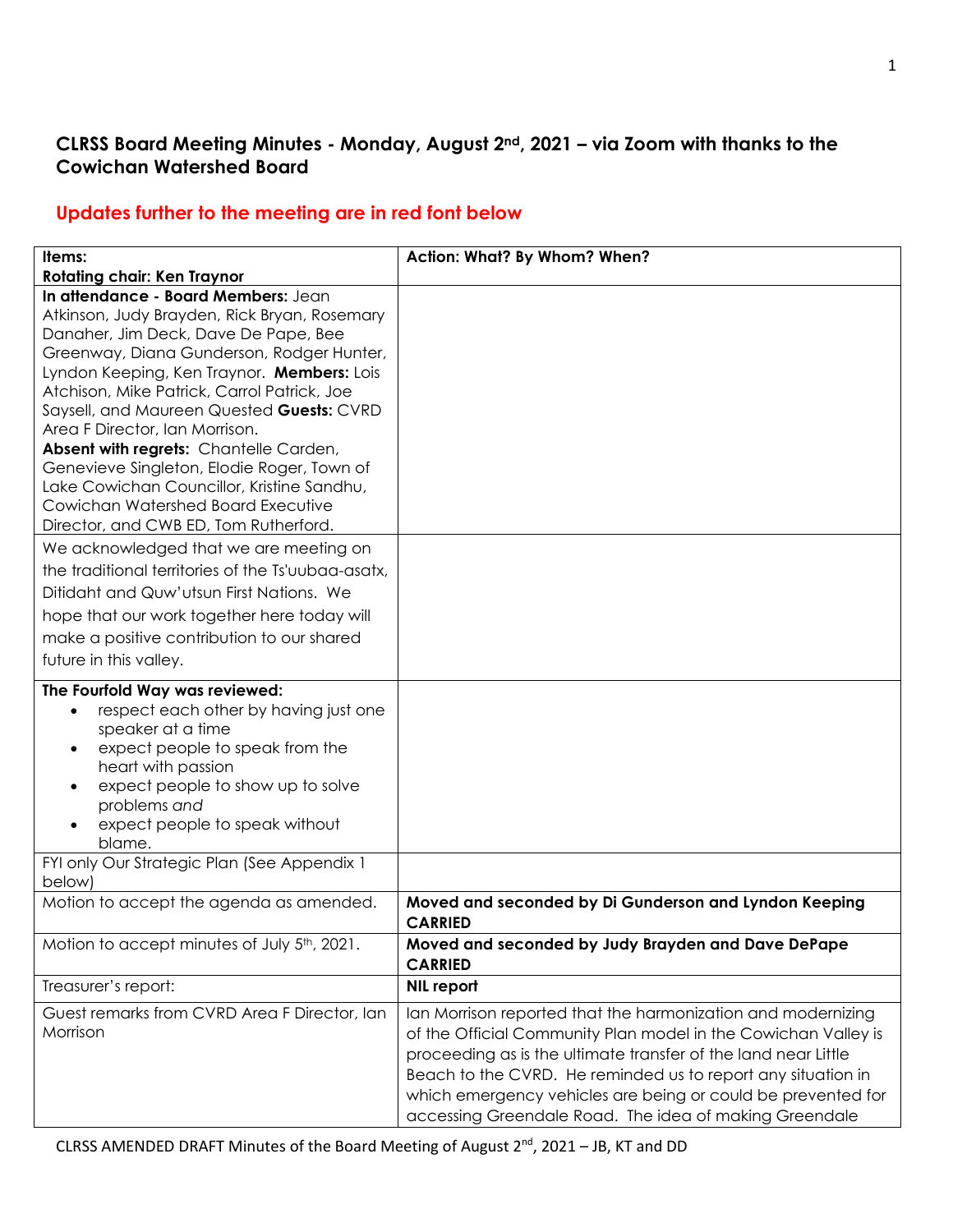|                            | Road a one-way road for the summer season was briefly<br>discussed, but the Director felt that no such change would be<br>happening this summer.                                                                                                                                                                                                                                                                                                                                                                                                                                             |
|----------------------------|----------------------------------------------------------------------------------------------------------------------------------------------------------------------------------------------------------------------------------------------------------------------------------------------------------------------------------------------------------------------------------------------------------------------------------------------------------------------------------------------------------------------------------------------------------------------------------------------|
| <b>President's Report:</b> | Ken Traynor reported that he had spoken with Joe Saysell twice<br>about Orka Tubing. Joe spoke with Christine Rilkey of Parks<br>about the use of the park as a pull out by Orka and she said she<br>would contact them about it as they did not have<br>permission. He emailed and left calls for Orka but they did not<br>respond. It appears that they are not actively using the river this<br>year.                                                                                                                                                                                     |
|                            | 2. If members were not able to attend the Zoom weir update<br>call it is posted on the <i>lakecowichanweir.ca</i> website. There<br>were 60 folks on the call.                                                                                                                                                                                                                                                                                                                                                                                                                               |
|                            | 3. The CLRSS OpEd piece was sent as a news release but we<br>have not seen it on the Gazette website yet.                                                                                                                                                                                                                                                                                                                                                                                                                                                                                    |
|                            | 4. The fry rescue work continues; the flow past the weir is being<br>lowered to 5.5 cms and may go lower to 4.5 cms if nothing<br>improves. Joe Sayswell reported that he helped out the<br>environmental consultants who are out in the river checking to<br>see if any fry are being trapped by the lowering of the flow<br>below 7 cms. The environmental monitoring is done as one of<br>the conditions required when the flow is dropped below 7 cms<br>in the summer.                                                                                                                  |
|                            | 5. On July 27, Ken Traynor was interviewed on CBC radio on the<br>fry rescue work.                                                                                                                                                                                                                                                                                                                                                                                                                                                                                                           |
|                            | 6. Ken Traynor sent a letter under CLRSS letterhead to Transport<br>Canada and a number of MPs supporting the call for new regs<br>limiting boat noise. Diana Gunderson sent in a letter to Alistair<br>MacGregor as well. We were asked to send in your own<br>letters/emails and promote the issue with your valley<br>acquaintances.                                                                                                                                                                                                                                                      |
|                            | 7. Chantelle Carden was thanked for getting the newsletter out<br>and a very big Thank You was expressed to Maureen and family<br>for their excellent hospitality and for the great BBQ in<br>Honeymoon Bay.                                                                                                                                                                                                                                                                                                                                                                                 |
|                            | 8. Ken Traynor was out doing Lake Levels on Your Beach at the<br>mouth of Sutton Creek on the 28th. He was relieved to see that<br>his measurements on the lake levels for the present weir and<br>where they would be for the new weir, and average high water<br>mark matched well with the photos from the online, shoreline<br>assessment tool that is being developed under the CVRD<br>project. The site has 110 trailer pads and the very nice beaches<br>they have consist of gravel and silt brought down with the<br>regular floods of Sutton Creek every year. The actual beaches |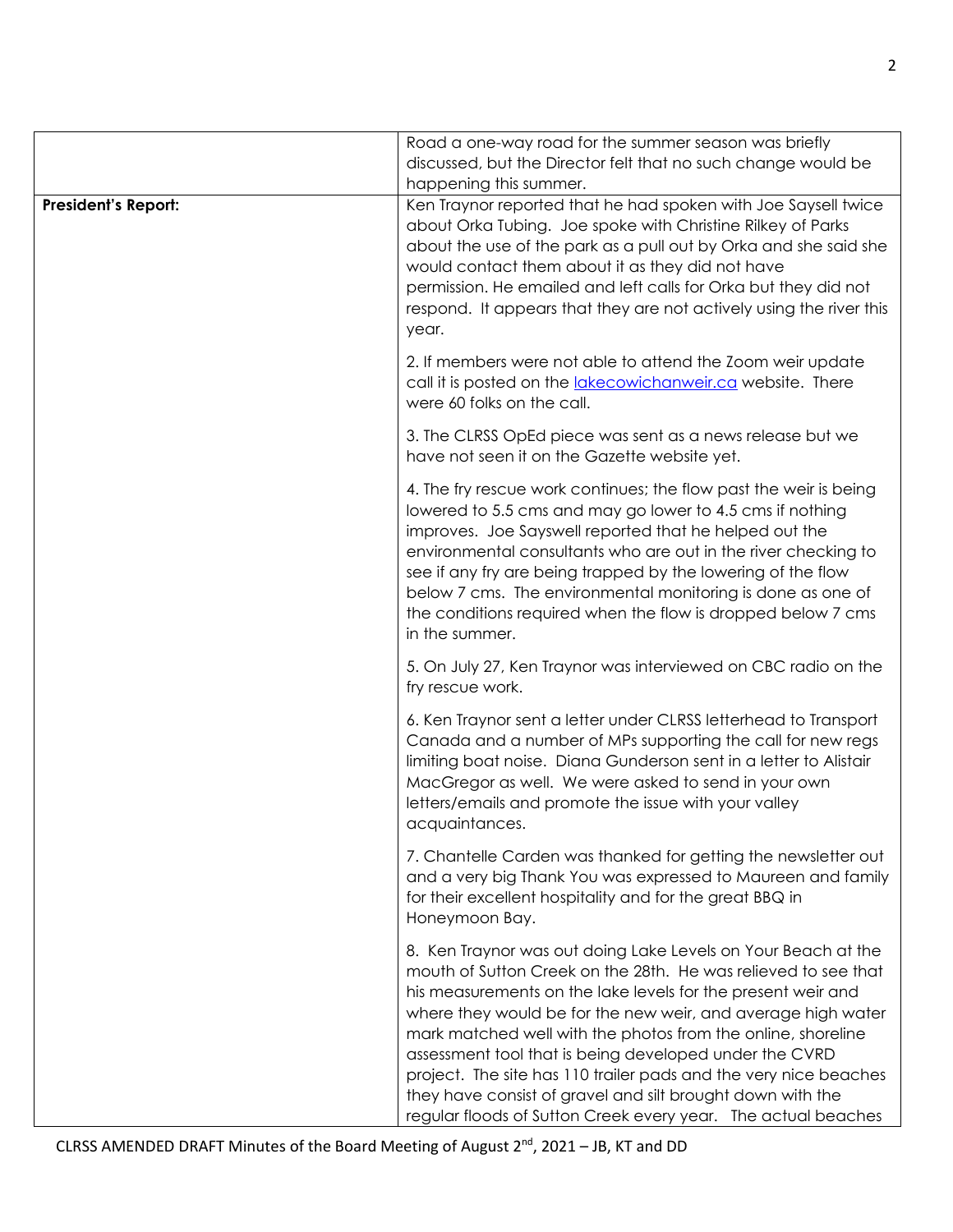|                                                                              | themselves are not within the surveyed property boundaries of<br>the site.                                                                                                                                                                                                                                                                                                                                                                                                                                                                                                                                                                                                                            |
|------------------------------------------------------------------------------|-------------------------------------------------------------------------------------------------------------------------------------------------------------------------------------------------------------------------------------------------------------------------------------------------------------------------------------------------------------------------------------------------------------------------------------------------------------------------------------------------------------------------------------------------------------------------------------------------------------------------------------------------------------------------------------------------------|
|                                                                              | 9. Finally, the group Insurance that CLRSS gets based on our<br>membership in the Pacific Streamkeepers Federation has been<br>finalised and they have been successful at getting both new<br>Directors and Officers Insurance as well as general liability. The<br>bad news is that it will likely be \$150 to \$200 more than the<br>\$235 per year we paid last year. I should get the final invoice in<br>the next week or so.                                                                                                                                                                                                                                                                    |
| <b>Business Arising from the Minutes and Written</b><br><b>Reports:</b>      |                                                                                                                                                                                                                                                                                                                                                                                                                                                                                                                                                                                                                                                                                                       |
| 1. RCU 2021 Update                                                           | 1. Lyndon updated the members on the proceedings so far for<br>the 2021 Annual River Clean-up. The Park booking and the<br>tipping application have both been received and approved;<br>Most of the Area Leads have been confirmed; Louis Atchison<br>reported that once again Country Grocer has agreed to<br>provide the breakfast snacks for the RCU and Judy Brayden<br>asked how the registration would proceed; The Tube Shack will<br>do online registration before the event so they can control the<br>numbers. We will receive a spreadsheet of those who<br>participated. The poster is all ready and is awaiting the<br>registration information including the timeline for registration. |
| 2. CLRSS contribution to the annual River's<br>Day event, September 25, 2021 | 2. CLRSS will once again have a table and have Oxford in<br>attendance as weather permits; Judy will ascertain what can<br>be at the table, relative to the materials used for the RCU in the<br>Stewardship Zone on the 12 <sup>th</sup> of September.                                                                                                                                                                                                                                                                                                                                                                                                                                               |
| 3. Our Watershed - Through the Lens of Art                                   | 3. Judy Brayden reports that the Watershed Through the Lens of<br>Art Show is proceeding well. There are 19 individuals and<br>groups, who have registered. CLRSS will be submitting a 65'<br>River Ribbon, a video loop for Witnessing the Water, 2 pieces of<br>Before and After photography, and a 6' x 6' installation of the<br>"How is this water like" work from the Stewardship Roundtable<br>fieldtrip. Rosemary Danaher suggested that a bus be hired to<br>shuttle people back and forth to the Watershed Show from the<br>River's Day event. She has cleared this with CVAC and the CWB<br>and is undertaking the logistics of this process. There could be<br>two round-trips organized. |
| 4. CSSP report                                                               | 4. See Elodie Roger's written CSSP report Appendix 2 below.<br>Judy Brayden commented on the calibre of the report, thanking<br>Elodie for her thorough and professional report.                                                                                                                                                                                                                                                                                                                                                                                                                                                                                                                      |
| 5. Fundraising update                                                        | 5. Maureen Quested reported that while even more donations<br>are forthcoming, our total funds raised this year are \$1544. She<br>broke this down as follows: \$1064 was raised at the recent Bar-<br>b-que at her home, and 2 - \$240 Thrifty Smile cards have raised<br>\$480. Expenses for the bar-b-que were \$31 for the T shirt and                                                                                                                                                                                                                                                                                                                                                            |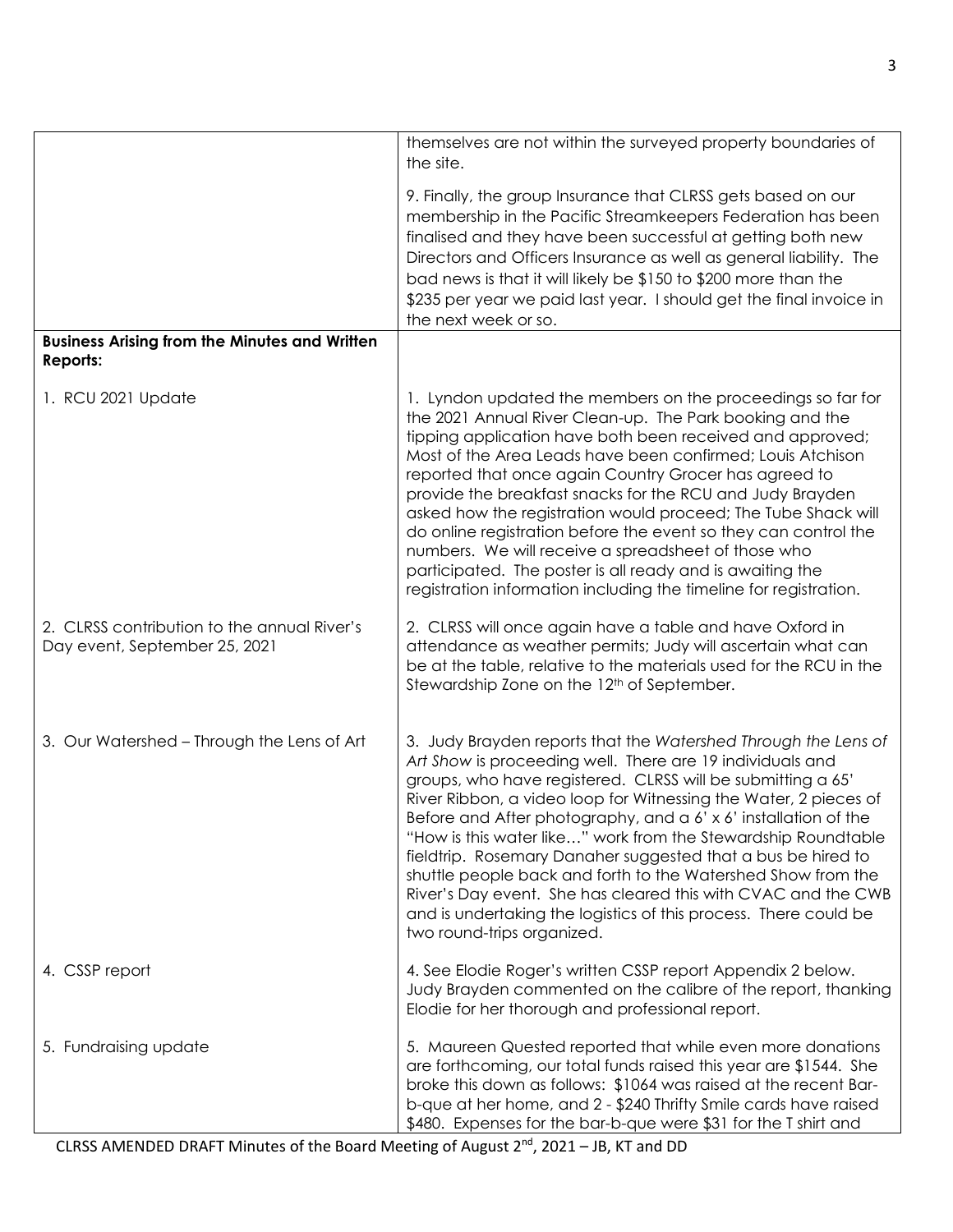|                                                   | cap that were part of the draw. The members expressed their<br>thanks to Maureen for this tremendous effort.                                                                                                                                                                                                                                                                                                                                                                                                                                                                                                                                                                                                                                                                                                                                                                                                                                                                                                                                                                                                                                                                                                                        |
|---------------------------------------------------|-------------------------------------------------------------------------------------------------------------------------------------------------------------------------------------------------------------------------------------------------------------------------------------------------------------------------------------------------------------------------------------------------------------------------------------------------------------------------------------------------------------------------------------------------------------------------------------------------------------------------------------------------------------------------------------------------------------------------------------------------------------------------------------------------------------------------------------------------------------------------------------------------------------------------------------------------------------------------------------------------------------------------------------------------------------------------------------------------------------------------------------------------------------------------------------------------------------------------------------|
| Leads conversation and updates ONLY as<br>needed: |                                                                                                                                                                                                                                                                                                                                                                                                                                                                                                                                                                                                                                                                                                                                                                                                                                                                                                                                                                                                                                                                                                                                                                                                                                     |
| a. Gerald Thom Memorial Native Plant<br>Garden    | a. Lois Atchison reported that the GTMNP Garden was very dry.<br>She said that she would ask the Town if they are watering it                                                                                                                                                                                                                                                                                                                                                                                                                                                                                                                                                                                                                                                                                                                                                                                                                                                                                                                                                                                                                                                                                                       |
| b. Social and Retail Sales                        | regularly.<br>b. Rosemary Danaher reported that we have had no retail<br>sales, but we have gifted \$102 worth of merchandise.                                                                                                                                                                                                                                                                                                                                                                                                                                                                                                                                                                                                                                                                                                                                                                                                                                                                                                                                                                                                                                                                                                      |
| c. Monthly Meetings rotating chair                | c. September, 2021 - Chantelle Carden                                                                                                                                                                                                                                                                                                                                                                                                                                                                                                                                                                                                                                                                                                                                                                                                                                                                                                                                                                                                                                                                                                                                                                                               |
| d. Membership                                     | d. Maureen Quested reported that we have 59 members to<br>date.                                                                                                                                                                                                                                                                                                                                                                                                                                                                                                                                                                                                                                                                                                                                                                                                                                                                                                                                                                                                                                                                                                                                                                     |
| e. Fundraising                                    | e. See Business RISING #5.                                                                                                                                                                                                                                                                                                                                                                                                                                                                                                                                                                                                                                                                                                                                                                                                                                                                                                                                                                                                                                                                                                                                                                                                          |
| <b>Decibel Coalition:</b><br>f.                   | f. Diana Gunderson reported on the following:<br>Membership - 50 Lake Associations and Municipalities<br>representing approximately 80,000 shoreline residents.<br>Key Message of Decibel Coalition containing 11 speaking points<br>- can be used to facilitate discussion regarding the Coalition<br>and its progress (on website? Or from DG)<br>Letter Writing - to MP Alistair MacGregor<br>(Alistair.MacGregor@parl.gc.ca) (template from DG).<br>Petition - (https://www.change.org/Stop Excessively Loud Boat<br>Motor Noise) (website?)                                                                                                                                                                                                                                                                                                                                                                                                                                                                                                                                                                                                                                                                                    |
| g. Youth Engagement                               | g. UPDATE: Further to this meeting, a request for CLRSS Youth<br>engagement Program to join the Fraser Basin Youth Program:<br>From Judy to Chantelle: Do take a look at this: We need Youth<br>to co-create climate solutions! - Fraser Basin Council Youth<br>Program (fbcyouthprogram.ca)<br>On that topic: I just spent an hour Zooming with Stephanie<br>Chong, from the Fraser Basin Youth Program. She is still trying to<br>recruit student participants in the Cowichan Valley for this<br>program. It is so much like what you have organized with Noni, I<br>wonder if they (the cohort from LCS) might want to and benefit<br>from participating in this province-wide work? The Fraser Basin<br>project is quite like what Noni had structured for the kids this<br>spring: a chance to design a project that supports climate<br>sustainability. It would help them see the issues as a global ones<br>and to meet and share with other like-minded youth around the<br>province??<br>Chantelle replied:<br>Thanks for this Judy!! I think province-wide thinking is a fabulous<br>idea on this all. I wonder if I can contact Noni even during the<br>summer to pass on this information to any one in the group who |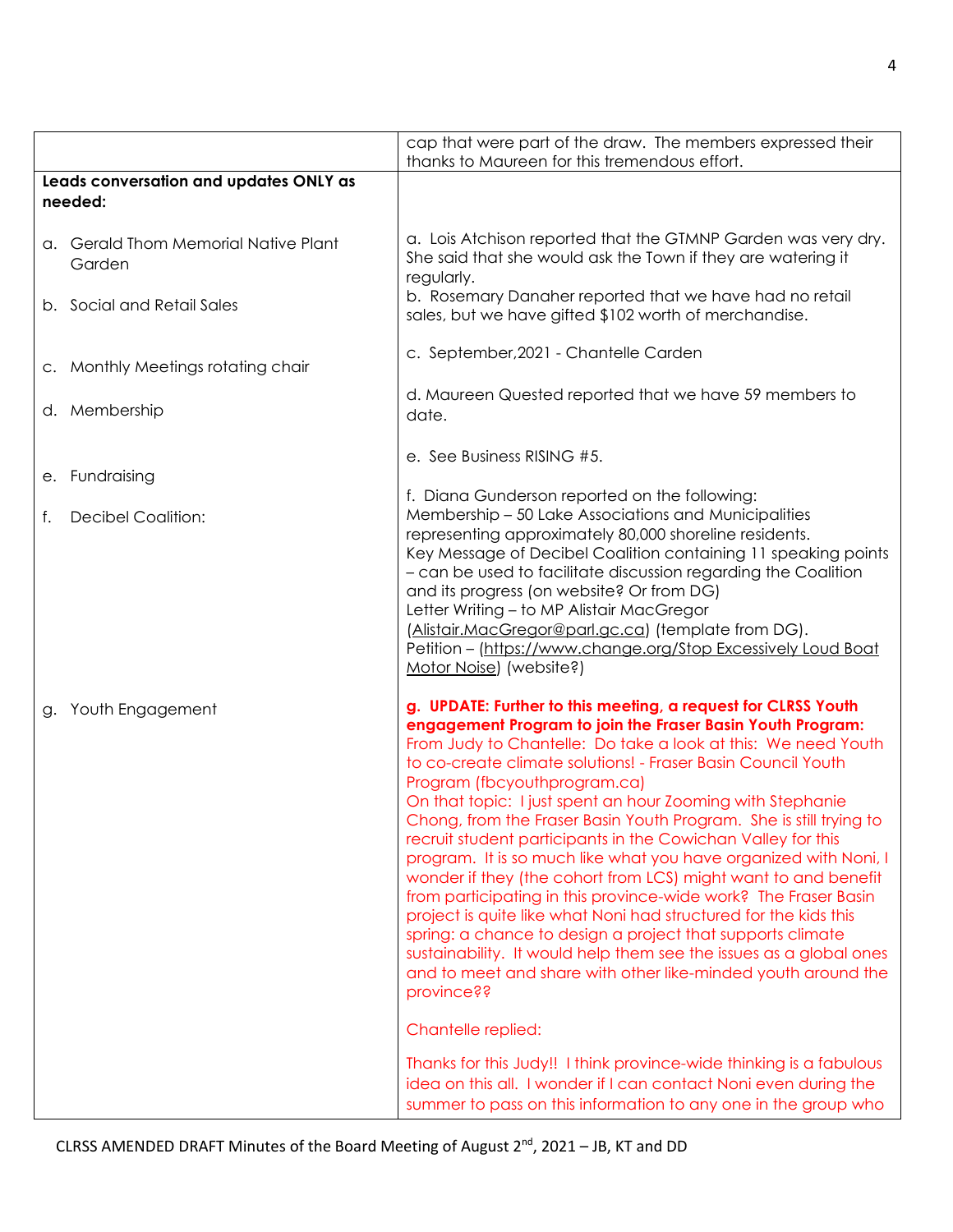|                                                                                                                              | is interested? I think a number of the students would be keen.<br>It's vital to bring participation from many different areas to<br>touch on this. I'll take a look at the link and thank you for co-<br>creating climate solutions.                                                                                                                                                                                                                                                                                                                     |
|------------------------------------------------------------------------------------------------------------------------------|----------------------------------------------------------------------------------------------------------------------------------------------------------------------------------------------------------------------------------------------------------------------------------------------------------------------------------------------------------------------------------------------------------------------------------------------------------------------------------------------------------------------------------------------------------|
| h. Our Watersheds - Through the Lens of Art -<br><b>Viewing Ecosystems Creatively</b>                                        | h. Judy Brayden reported that the CLRSS contribution to the<br>show would be:                                                                                                                                                                                                                                                                                                                                                                                                                                                                            |
|                                                                                                                              | 1 set of 2 – 20 w x 16 h matted and framed, before and after<br>$\bullet$<br>pictures of the Youbou Mill site in Youbou. Could be hung<br>one above the other. (NFS)<br>The video loop using the projector borrowed from the<br>$\bullet$<br>Cowichan Public Art Gallery Society.<br>The River Ribbon with didactics (65 feet by 15 inches) ceiling<br>$\bullet$<br>installation. (NFS).                                                                                                                                                                 |
|                                                                                                                              | Further the cost of printing will be between \$450 and \$500 (this<br>includes all of the materials).                                                                                                                                                                                                                                                                                                                                                                                                                                                    |
| Water Monitoring<br>İ.                                                                                                       | i. Proceeding as usual thanks to Bee Greenway and her crew of<br>volunteers.                                                                                                                                                                                                                                                                                                                                                                                                                                                                             |
| Newsletter<br>j.                                                                                                             | j. Nil report                                                                                                                                                                                                                                                                                                                                                                                                                                                                                                                                            |
| k. Fry salvage                                                                                                               | k. Dave DePape advised that fry salvage continued in July with<br>more than 5000 coho fry rescued from 3 tributaries (Meade<br>Creek, Robertson River and Robertson River bypass) which were<br>translocated to Cowichan Lake. The Freshwater Alliance<br>participated in one of the rescues and has written an excellent<br>article in support of the program. Members were advised that<br>Paper Excellence sends a crew of biologists to survey the pools<br>to see if fish will be stranded and to access the threat before<br>they reduce the flow. |
| <b>Gerald Thom Environmental Studies</b><br><b>Bursary</b>                                                                   | I. Nil report                                                                                                                                                                                                                                                                                                                                                                                                                                                                                                                                            |
| <b>New Business:</b><br>1. CLRSS involvement in Celebrating Arts and<br>Nature event, September 4, 2021 in Lake<br>Cowichan. | 1. Rosemary Danaher will be hosting a CLRSS table at this event.<br>At the table will be CLRSS brochures and possibly membership<br>sales. Oxford will be in attendance. This event sponsored by the<br>Cowichan Lake Arts and Culture Society will run from 11:00 -<br>3:00 p.m. at the Library square in Lake Cowichan. Rosemary will<br>be using the CLRSS tent.                                                                                                                                                                                      |
| <b>Stewardship Community Reports:</b><br>1. Cowichan Stewardship Roundtable                                                  | 1. Jean Atkinson reported on the Stoltz Park field trip/meeting<br>that was held on July 15th, 2021. She commented on the<br>number of young environmentalists who attended.<br>Representatives from BC Parks were in attendance as well. She<br>outlined the agenda: Tim Kulchulski spoke about the                                                                                                                                                                                                                                                     |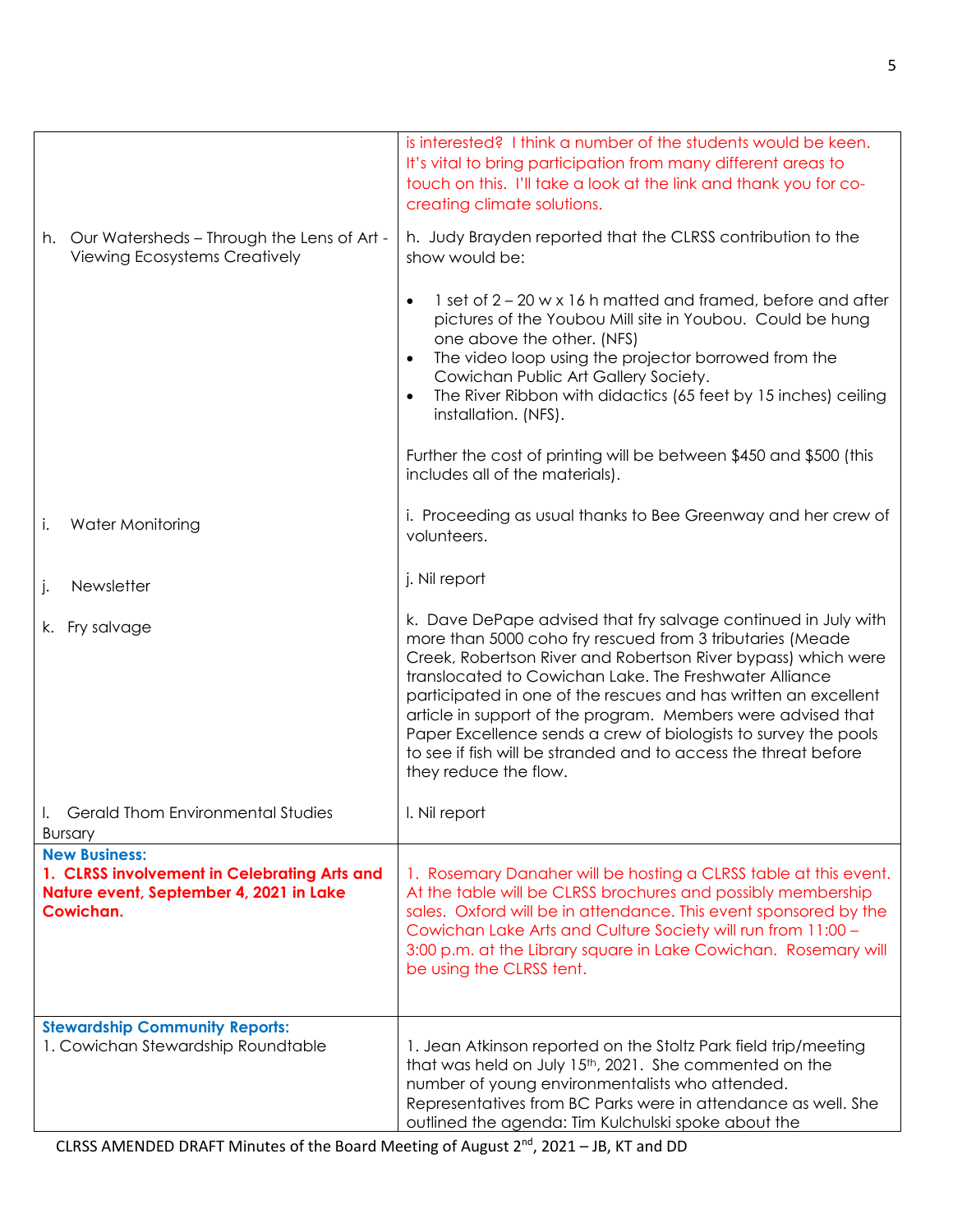|                                                                                                                                                                                                                                                                                                                                                                                                                                                                                                                                                                                                                                                                                                            | importance of story telling and first-hand observation in<br>educating youth about nature; Judy Brayden conducted a<br>creativity activity: "How is this Water Like a" and Joe Saysell<br>spoke about the history of the changes to the river, referring<br>specifically to the removal of the "Double D" ox bow in the<br>1990's. The finale was a guest appearance by Stih'agwi'<br>(chinook salmon), the CWB's mascot. |
|------------------------------------------------------------------------------------------------------------------------------------------------------------------------------------------------------------------------------------------------------------------------------------------------------------------------------------------------------------------------------------------------------------------------------------------------------------------------------------------------------------------------------------------------------------------------------------------------------------------------------------------------------------------------------------------------------------|---------------------------------------------------------------------------------------------------------------------------------------------------------------------------------------------------------------------------------------------------------------------------------------------------------------------------------------------------------------------------------------------------------------------------|
| <b>Motion to Adjourn</b>                                                                                                                                                                                                                                                                                                                                                                                                                                                                                                                                                                                                                                                                                   | Motion to adjourn by Rosemary Danaher at 7:43 p.m.                                                                                                                                                                                                                                                                                                                                                                        |
| <b>Important Upcoming Dates:</b><br>August 27, 2021 - Opening of the Watershed -<br>Through the Lens of Art show at the CVAC<br>Gallery, 2687 James Street, Duncan<br>September 4, 2021 - CLRSS involvement in<br><b>Celebrating Arts and Nature, (Cowichan Lake</b><br>Arts and Culture Society) 11:00 - 3:00 p.m. at<br>the Library square in Lake Cowichan (see<br><b>New Business above)</b><br>September 12, 2021 - Annual CLRSS RCU<br>September 13, 2021 - regular Board meeting<br>September 25, 2021 - Heritage Rivers' Day -<br>last day of the Watershed Show<br>October 4, 2021 - regular Board meeting<br>October?? - Beer N Burger fundraiser???<br>November 8, 2021 - regular Board meeting |                                                                                                                                                                                                                                                                                                                                                                                                                           |

# **Appendix 1: Strategic Planning Outcomes 2020**

| 1. Increase awareness of and support for<br>building the new weir                                                                                                                                                                                     | 2. Increase Youth Engagement                                                                                                                                                 |
|-------------------------------------------------------------------------------------------------------------------------------------------------------------------------------------------------------------------------------------------------------|------------------------------------------------------------------------------------------------------------------------------------------------------------------------------|
| <b>Goals</b><br>Increase public support<br>Increase community understanding<br>of new weir benefits<br>Increase public awareness of how<br>climate change is driving the need for<br>a new weir                                                       | <b>Goals</b><br>Increase youth membership<br>$\bullet$<br>Re-establish Lake Studies program<br>Collaborate with other valley<br>youth programs<br>Establish youth roundtable |
| 3. Protect Lake Shore Lands                                                                                                                                                                                                                           |                                                                                                                                                                              |
| <b>Goals</b><br>Protect critical undeveloped<br>$\bullet$<br>shoreline and tributary habitat<br>Promote protection for Shaw Creek<br>$\bullet$<br>watershed<br>Expand shoreline riparian habitat<br>$\bullet$<br>restoration work to tributary creeks |                                                                                                                                                                              |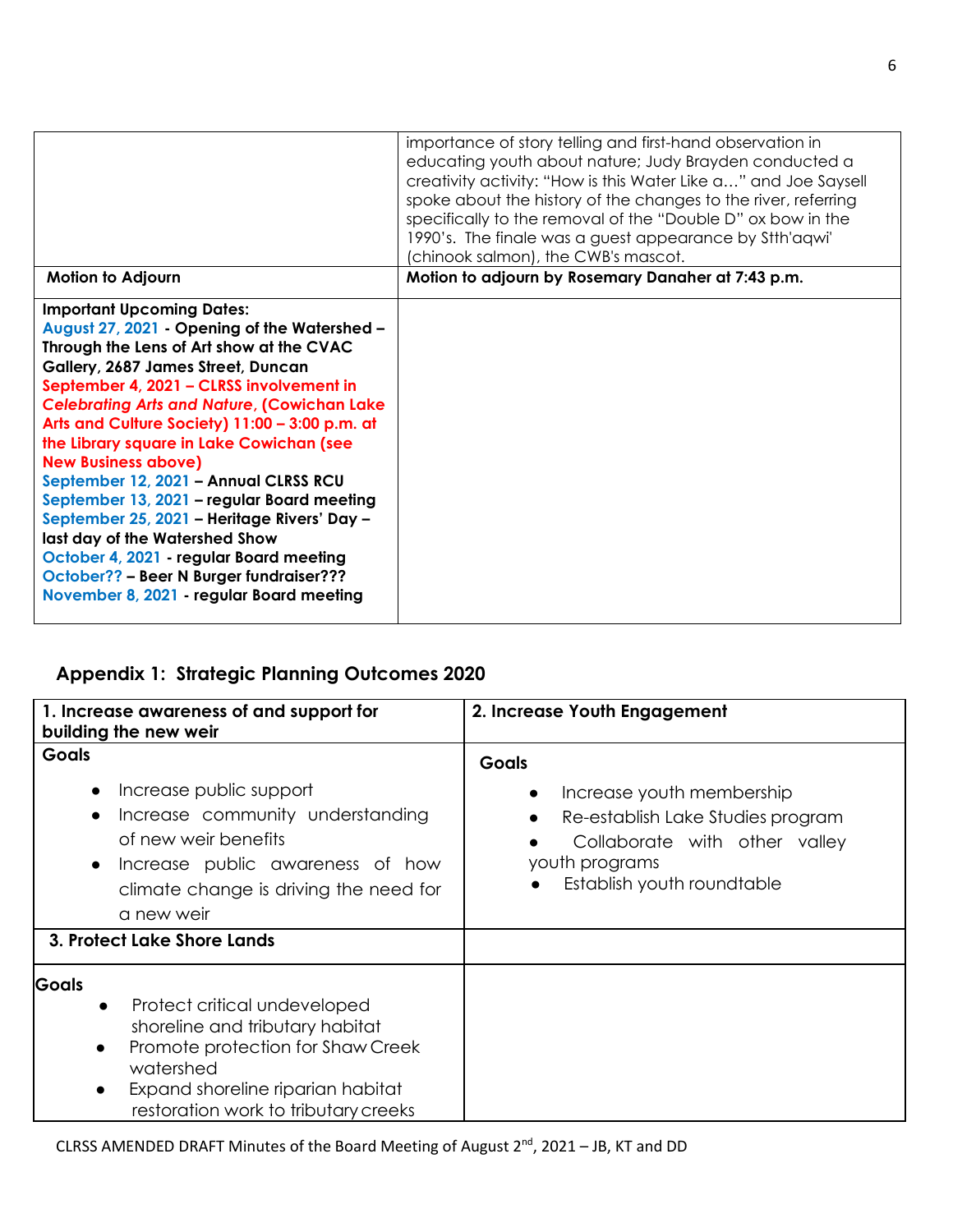## **Appendix 2: CSSP Report from Coordinator, Elodie Roger**

#### **Month of June**

Confirmed prescriptions for shoreline restoration at 6 locations around Cowichan Lake.

Sent out job offers. No response was received until the last minute, resulting in the hiring of 2 students outside of the Cowichan Lake community (with approval from funders).

Hired 3 great students from July 5th 2021 till August 28th at 7h per day, 4 days per week: Chelsea, high school student in Lake Cowichan, Ana, high school student in Shawnigan Lake living by Lake Cowichan, and Ceilidh, graduated high school student living in Duncan.

To top it up, we have secured a successful partnership with Khowutzun Forestry Services (KFS) and hired 2 Cowichan Tribes members: Jordan and Chris. The team has been worked very well together so far!

Genevieve and Elodie attended a CLRSS board meeting and plan to provide their board of directors with regular updates on the project.

Section 11 was successfully approved for all our restoration sites and was extended by 15 days. The work is approved under the following conditions:

- Have an Environmental Monitor (R.P.Bio.) oversee the project
- Ensure native plants receive sufficient water during the first two summers to fully establish
- Complete work on or before September 30, 2021 (15 day extension)

Forecasted planting for this season: 2010 plants, 12 species, of which 7 will receive herbivory fencing.

We currently have 1208 potted plants delivered. Another 800 plants (sedges and rushes) will arrive late August / Early September from NATs Nursery (Vancouver). Plants were purchased from 4 local native plant nurseries I have worked with in the past: Saanich Native Plants, Lochside Nursery, Streamside Native Plants Nursery, NATS.

A great partnership was secured for the storage of our plants at the Cowichan Lake Forestry Research Station: A fully irrigated greenhouse was made available to us for temporary storage of plants until the end of the summer.

#### **Month of July**

Summer crew started on July 5th with site visits in the field to provide an overview of the project to the team.

Restoration schedule (subject to changes):

- 1. Cowichan Lake Forestry Research Station restoration work completed.
- 2. Lakeview Park Beach restoration work in progress.
- 3. Gordon Bay Provincial Park not started
- 4. Jean Atkinson not started
- 5. CLEC not started
- 6. Spring Beach not started

Restoration work completed since July 6th:

• Cowichan Lake Forestry Research Station: 780 plants planted, about 1200 m2 of shoreline restored (6 sites)

CLRSS AMENDED DRAFT Minutes of the Board Meeting of August  $2^{nd}$ , 2021 – JB, KT and DD